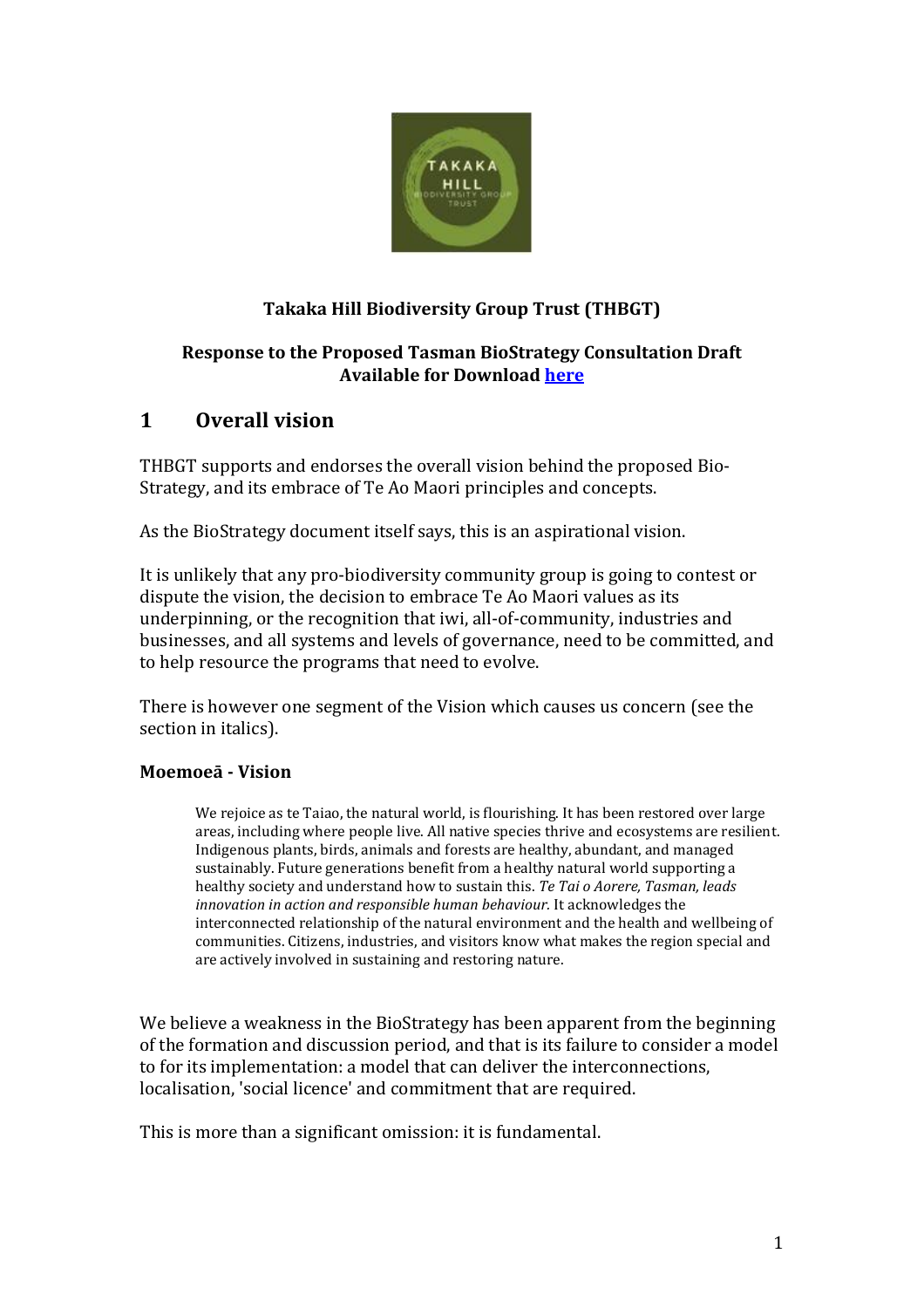It is not enough to imply, as this document does, that the usual progression through vision, broader community agreement, to planning, organisational structure, and resourcing, will deliver the aspirational goals as concrete outcomes.

This is no simple 'regional project' plan. It is a comprehensive cultural change in how citizens live and work, and how they exist and collaborate within their environment.

Within such cultural change, *governance itself has to change* - and fundamentally.

There is no evidence in the proposed BioStrategy that change at that level, or in that way, is envisioned.

Instead, the three-stepped structuring of how communities are to become involved which is offered by the draft BioStrategy: 'Signatories,' 'Partners' and 'Allies,' remains patently hierarchical, while the units to be consulted and involved in resourcing and delivering The Vision remain siloed in old-school ways.

Within a strategy which seeks to foster very broad levels of community 'involvement,' and which is utterly dependent for implementation on participation, private resourcing and private land-access at unprecedented levels, something far more innovative and inspirational is going to be needed.

There is no indication within this document that such change is under way.

There are plenty of hopeful comments scattered through the document:

'This offers foundations for everyone to reconcile their cultures and their economies with environmental realities' (p. 6).

The '3 pillars' section speaks of: 'empowering action' (p. 8).

It says it will 'Create authentic space for collaboration/partnership – so communities have voice and ownership in areas important to them' (p. 11).

It assures us that 'The Tasman BioStrategy belongs to the community' (p. 14), and that by 2025 'Governance, regulations, and funding enable delivery of Bio-Strategy outcomes'.

It notes that it must ensure that 'sufficient resources are available to implement the BioStrategy' (p. 12), and projects that 'By 2025 programmes are in place to support landowners, businesses, resource users/owners and industry and, where appropriate, incentivized to contribute to protecting and restoring indigenous biodiversity as standard practice' (p. 12). There is no hint of what such incentives might be.

Above all, it envisions that 'By 2025 community action groups are resourced, growing, connected and coordinated and also have access to knowledge, expertise and information to actively manage biodiversity and other natural resources and act as environmental stewards' (p. 12).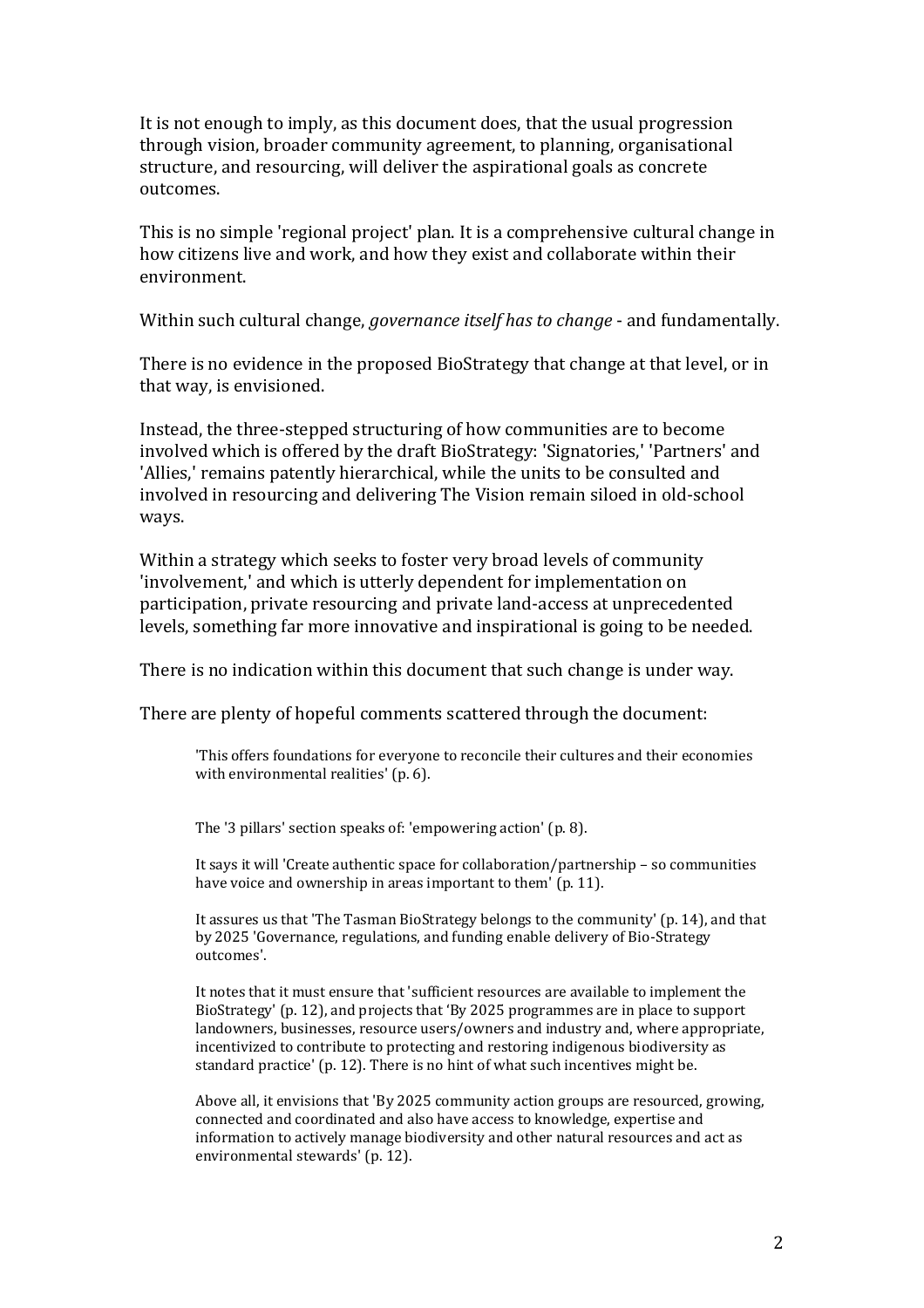The BioStrategy has, however, nothing at all to say about how such a rapid development will occur, and even more crucially, where the resources and systems of access are coming from.

# **2 Four short responses**

#### **2.1 Rohe: The sub-regional approach**

The Strategy takes a fairly typical 'aerial' overview of Tasman, largely dictated by existing governance boundaries, crossed to some extent by terrain-types, and so possible project focus.

This does help 'localise' the issues, and will assist in local expertise input. It does however cut pockets of specialist terrain off from one another: karst country for instance is located in a number of rohe. More importantly, it works against, rather than for, the sorts of Te Ao holism for which it advocates. The 'mountains to the sea' approach isn't helped when the mountains are on one community's agenda, the sea on another. Nor does this sort of patchworking sit well with the ecological systems the BioStrategy sets out to restore and protect.

While this will likely remain a difficult issue in the formation of a 'local community' approach, it needs to be brought forward within the document as it stands now, so that the problems it implies can be addressed in the formation of the program - not emerging later, to bedevil any future successes.

### **2.2 'People-in-Place' as agents of change**

A second issue involves the same remnants of centralised governance systems within the strategy design. This a program which promises 'community ownership,' but says, and so is likely to do, nothing about how a 'local community' could organise, get 'resourced' and become able to 'access expertise'.

Such communities are not somehow 'out there,' waiting to be activated. They need to be built, and in a program of such deep cultural change as this BioStrategy projects, developed and fostered over time.

This cannot be done from the centre, but only from the margins and the grass roots: from the very 'local' emphasis the document insists upon. This is not at core a program about systems of governance, but about 'disciplines of self': about local identity, and self-direction. It needs to develop and resource 'people in place' - those who live, work, and know on a day-to-day basis their rohe, and their people.

Such people exist in all communities - but they need the sort of program that central governance, intent upon its own day-to-day operationals, rarely recognises: that is, one which lets them prioritise and work on local issues, with local people, with a 'light demand' reporting and representational load upward. This way, they will achieve more, gain local community trust, and formulate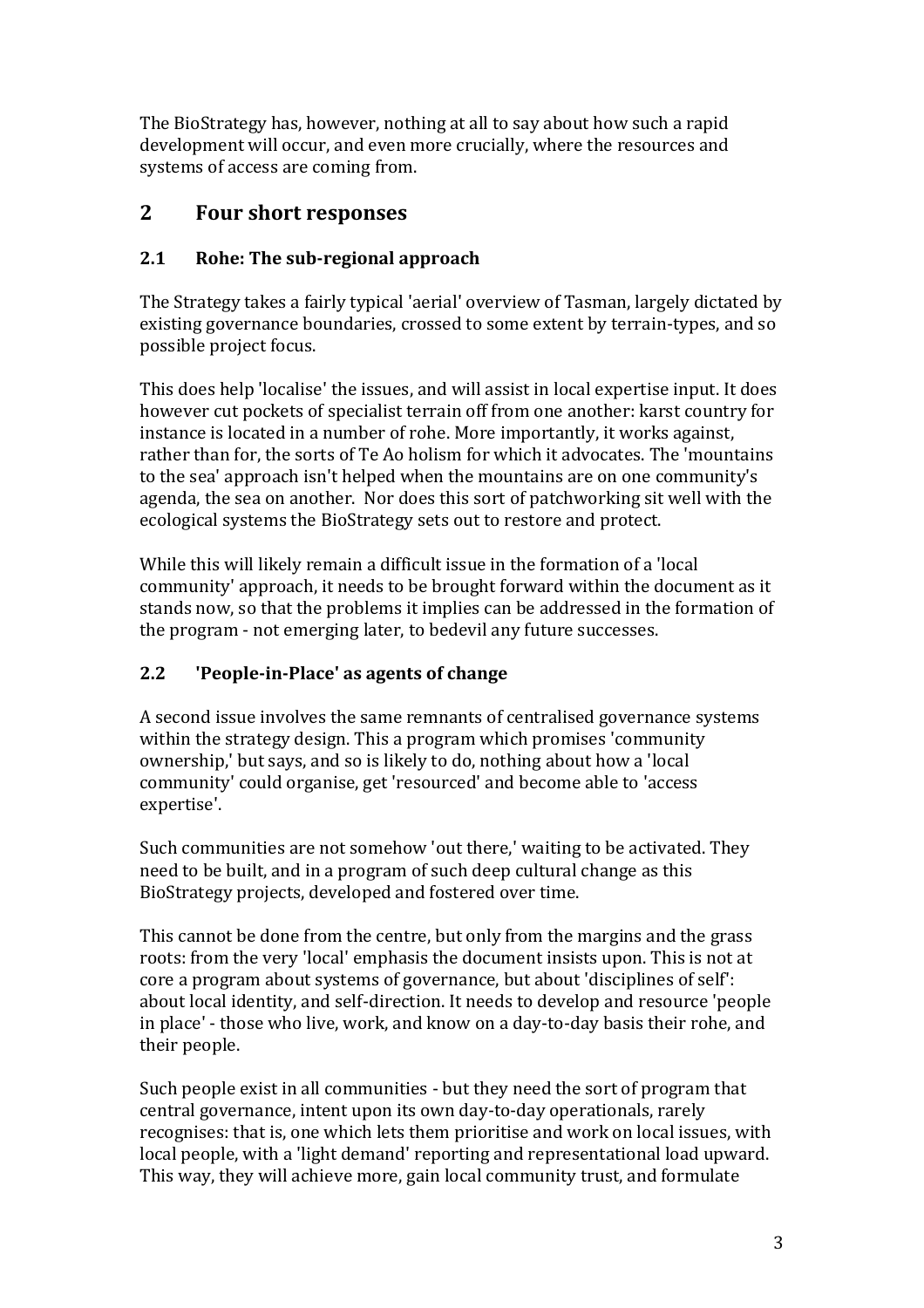viable biodiversity projects. Fail to recognise the need for this local emphasis, and goodwill will evaporate - if indeed it ever develops.

## **2.3 'Finding the drivers'**

As part of the local community emphasis, it is important to find 'the drivers': each local community's persons-in-place with the skills and energy to be onepoint-of-contact daily communication agents, and with project management skills to keep multiple projects running on time and on budget.

Once again, such persons should not be 'parachuted in' from elsewhere - and especially not from within the system of governance. These skills can be developed from within the community, if not already available - and developed much faster with those of local environmental knowledge and generations-deep community awareness, which are central to successful local project work.

### **2.4 'Priming the pump'**

The BioStrategy draft document speaks of resourcing community-level programs and projects - and within 2 years (by 2024) anticipates 'Action plans agreed and resourced.'

### **In a word, how?**

Until the 'drive' in the middle is developed: the communication-with-all, and the generation of localised commitment by the formation of active groups ready to develop and carry out projects of protection and restoration, nothing will happen.

This process too requires resourcing. Local 'community activation' can be irruptive and form spontaneously - but sustaining it is always difficult. Only one national funding body: Lotteries, helps fund 'operational costs' for such groups, and at the moment their preferred focus categories specifically exclude environmental work. Unless the BioStrategy design has in mind some new way/s to support this phase of the program, it will fizzle and die quite quickly.

Given the rapidity of the projected deadlines, this phase must be formulated now, and communicated to local communities alongside the BioStrategy. The funding and resourcing model to make it all happen need to be central, not subsidiary and subsequent to it.

#### ------------------------------------------------------------------------------------------------- **A way forward**

As the sort of on-the-ground, hands-on pro-Biodiversity group whose work is centered on the BioStrategy goals, we have since 2018 been developing just such a program. Our Takaka Hill community of landowners, residents and industries, has already begun many of projects outlined as required in this document, and with some success.